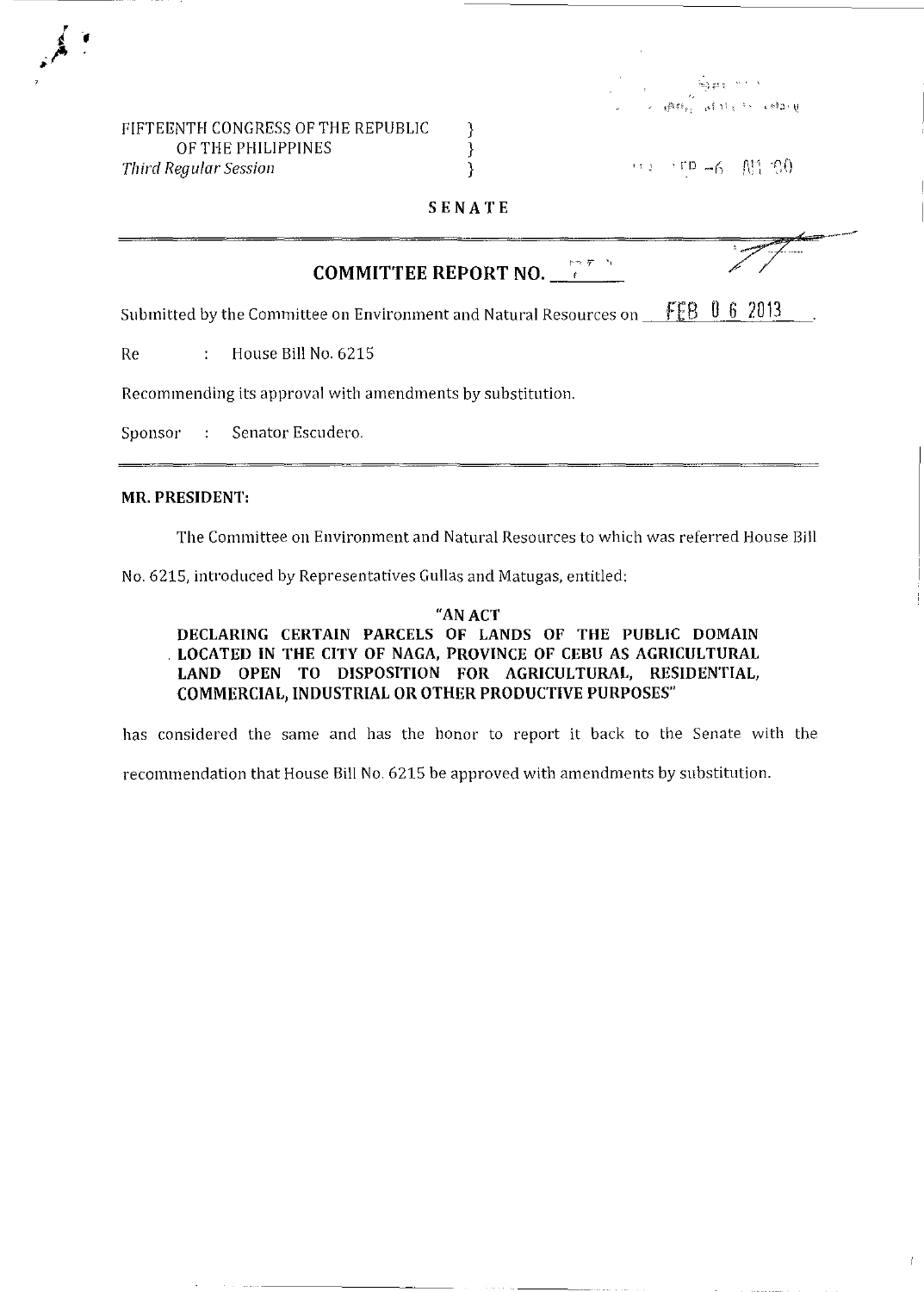COMMITTEE REPORT ON HBN 4657 (LAND CONVERSION IN NAGA CITY, CEBU) 2

Respectfully submitted:

### FRANCIS G. ESCUDERO *Chairman*

 $\mathcal{C}$  . The process of  $\mathcal{C}$ المعاملين أر ------~~~- LOREN B. LEGARDA

*Vice-Chairperson* 

*Members:* 

J~ 1//1,)

 $\frac{1}{\lambda}$ 

EDGARDO J. ANGARA

MON BŐNG REVILLA JR.

MANUEL "LITO" M. LAPID  $\sim$ 

FERDINAND R. MARCOS JR.

 $\mathbf{I}$ 

RALPH G. RECTO

MANNYA, VILLAR

**GRÉGORIO B. HONASAN II** 

FRANCIS N. PANGILINAN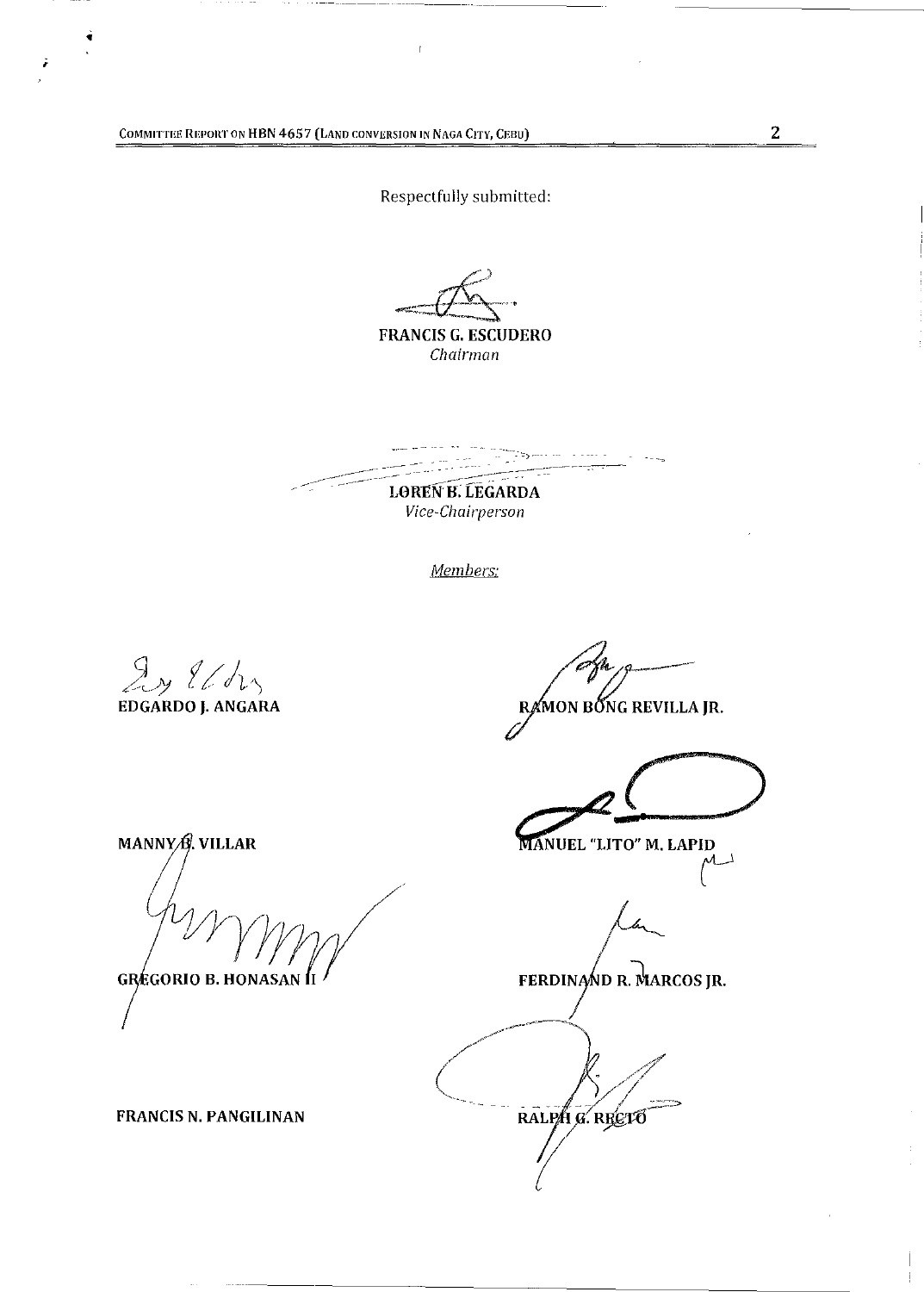$\lambda$ why FRANKLIN M. DRILON  $\vert \ \ \ \vert$ ի<br>1  $\mathfrak{i}$  $\setminus$  $\bigvee$ 

 $\sqrt{\frac{1}{\varphi}}\sqrt{\zeta_1^2+\zeta_2^2+\zeta_3^2}$ 

**SERGIO R. OSMEÑA III** 

TEOFISTO L. GUiNGONA III

PIA S. CAYETANO

JOKER P. ARROYO

*Ex-OlJicio Members:* 

VICENTE C. SOTTO III Majority Leader

ALAN PETER "COMPAÑERO" S. CAYETANO Minority Leader

Hon. JUAN PONCE ENRILE *President*  Senate of the Philippines Pasay City

**GGOY EJERCITO ESTRADA** JIN President Pro-Tempore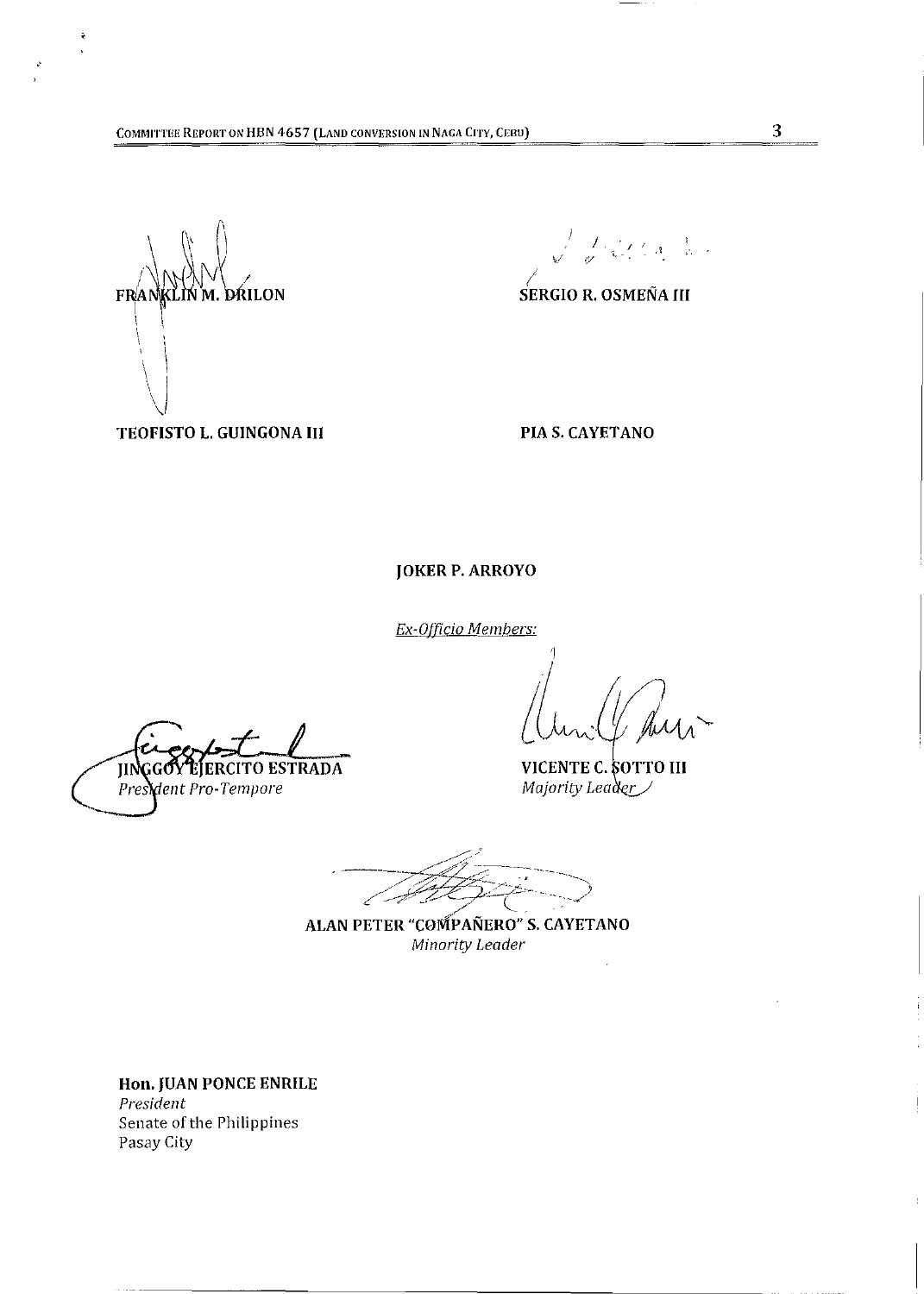## FIFTEENTH CONGRESS OF THE REPUBLIC } OF THE PHILIPPINES  $\}$ *Third Regular Session* }

## **HOUSE BILL NO. 6215**

*(Amendments by substitution)* 

#### AN ACT

# **DECLARING TWO PARCELS OF LANDS OF THE PUBLIC DOMAIN LOCATED IN THE CITY OF NAGA, PROVINCE OF CEBU AS AGRICULTURAL LAND OPEN TO DISPOSITION FOR AGRICULTURAL, RESIDENTIAL, COMMERCIAL, INDUSTRIAL OR OTHER PRODUCTIVE PURPOSES**

*Be it enacted by the Senate and the House of Representatives of the Philippines in Congress assembled:* 

1 **SECTION 1.** Two parcels ofland of the public domain located in the City of Naga,

2 Province of Cebu is hereby declared an agricultural land for agricultural, residential,

3 commercial, industrial or other productive purposes.

4 The said parcels of land, with a total land area of seven hundred forty-five (745)

5 hectares, are described as follows:

#### 6 BLOCK-I

7 Beginning at a point marked "1" on Map, being S 14° 40' 21" E, 260.81 meters 8 from CBU 169, (PRS '92) Latitude 10° 12' 44.12753" Longitude 123° 43' 23.58257"

9 situated at the Barangay Cabungahan, City of Naga, Province of Cebu

| 10 | Line    | <b>Bearing</b> | Distance $(M)$ |
|----|---------|----------------|----------------|
| 11 | $1 - 2$ | N 31°58'21" W  | 370.15         |
| 12 | $2 - 3$ | S 80°00'54" W  | 432.55         |
| 13 | $3 - 4$ | S 28°27'36" E  | 121.71         |
| 14 | $4 - 5$ | S 73°23'17" W  | 102.51         |
| 15 | $5 - 6$ | N 39°31'21" W  | 205.72         |
| 16 | $6 - 7$ | N31°16'11"W    | 618.88         |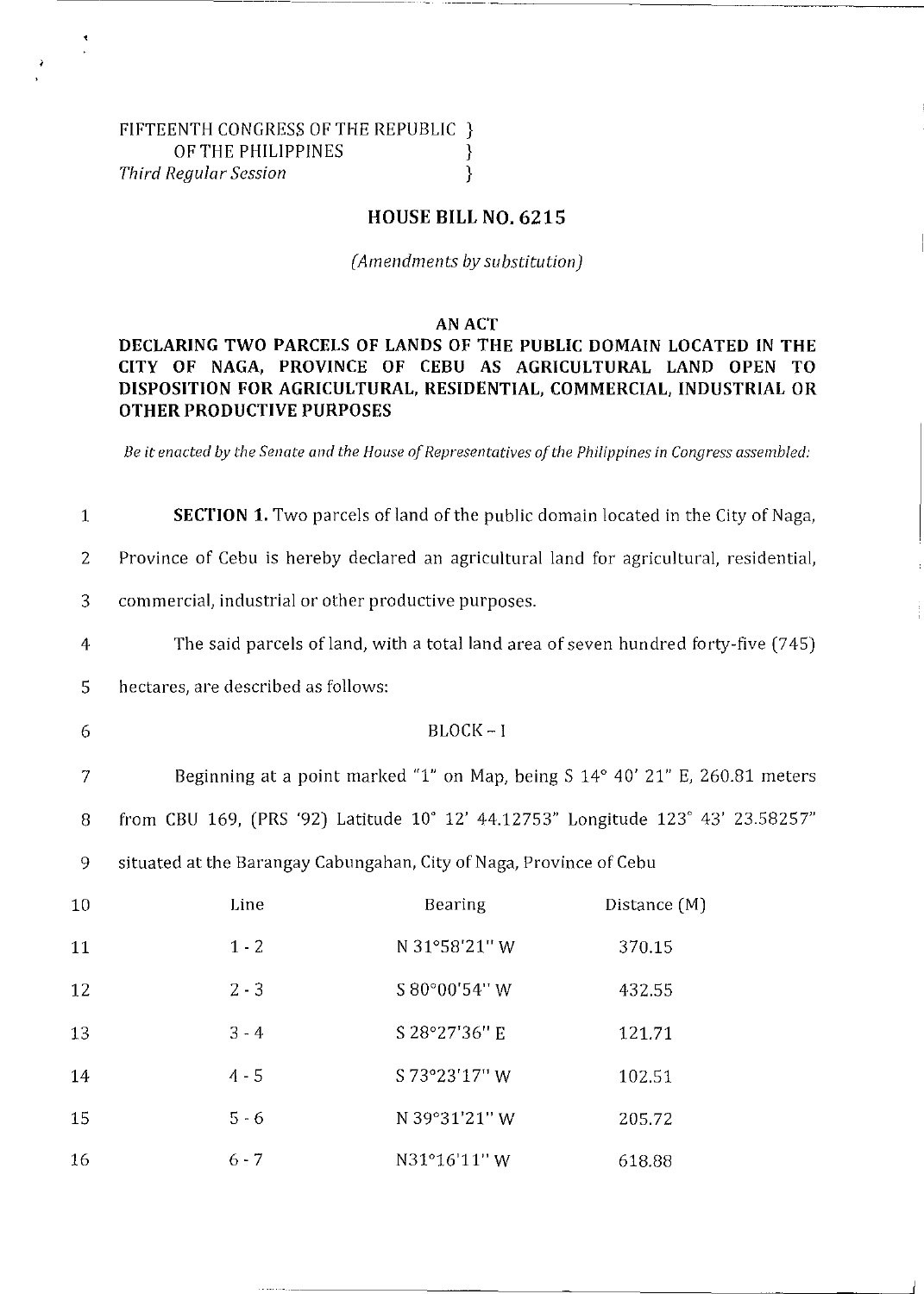| $\mathbf{1}$         | $7 - 8$   | S 58°08'02" W | 192.19 |
|----------------------|-----------|---------------|--------|
| $\overline{2}$       | $8 - 9$   | N 62°26'04" W | 179.71 |
| $\sqrt{3}$           | $9 - 10$  | N 45°48'38" E | 122 42 |
| $\boldsymbol{4}$     | $10 - 11$ | N 68°59'56" E | 226.01 |
| 5<br>$\sim 10^{-11}$ | $11 - 12$ | N 25°50'08" W | 456.64 |
| 6                    | $12 - 13$ | N 56°26'09" W | 378.03 |
| $\overline{7}$       | $13 - 14$ | S 22°07'13" W | 600.18 |
| 8                    | $14 - 15$ | N 27°52'23" W | 329.07 |
| 9                    | $15 - 16$ | N 57°43'24" W | 517.05 |
| 10                   | $16 - 17$ | S 83°14'01" W | 118.83 |
| 11                   | $17 - 18$ | S 89°08'04" W | 331.04 |
| 12                   | $18 - 19$ | N 34°48'56" W | 110.54 |
| 13                   | $19 - 20$ | N 25°01'42" W | 18.74  |
| 14                   | $20 - 21$ | N 50°25'47" W | 33.78  |
| 15                   | $21 - 22$ | N 03°28'06" E | 37.43  |
| 16                   | $22 - 23$ | N 12°52'35" E | 40.64  |
| 17                   | $23 - 24$ | N 21°47'42" W | 30.49  |
| 18                   | $24 - 25$ | N 43°36'09" W | 32.83  |
| 19                   | $25 - 26$ | N 51°38'45" W | 35.63  |
| 20                   | $26 - 27$ | N 87°27'24" W | 125.46 |
| 21                   | $27 - 28$ | N 39°28'55" W | 272.08 |
| 22                   | $28 - 29$ | N 15°55'33" E | 404.53 |
| 23                   | $29 - 30$ | S 80°17'21" W | 189.72 |
| 24                   | $30 - 31$ | N 19°41'29" W | 193.81 |

**-2-**

 $\label{eq:2} \begin{array}{c} \mathbf{x} \\ \mathbf{y} \\ \mathbf{z} \\ \mathbf{y} \end{array}$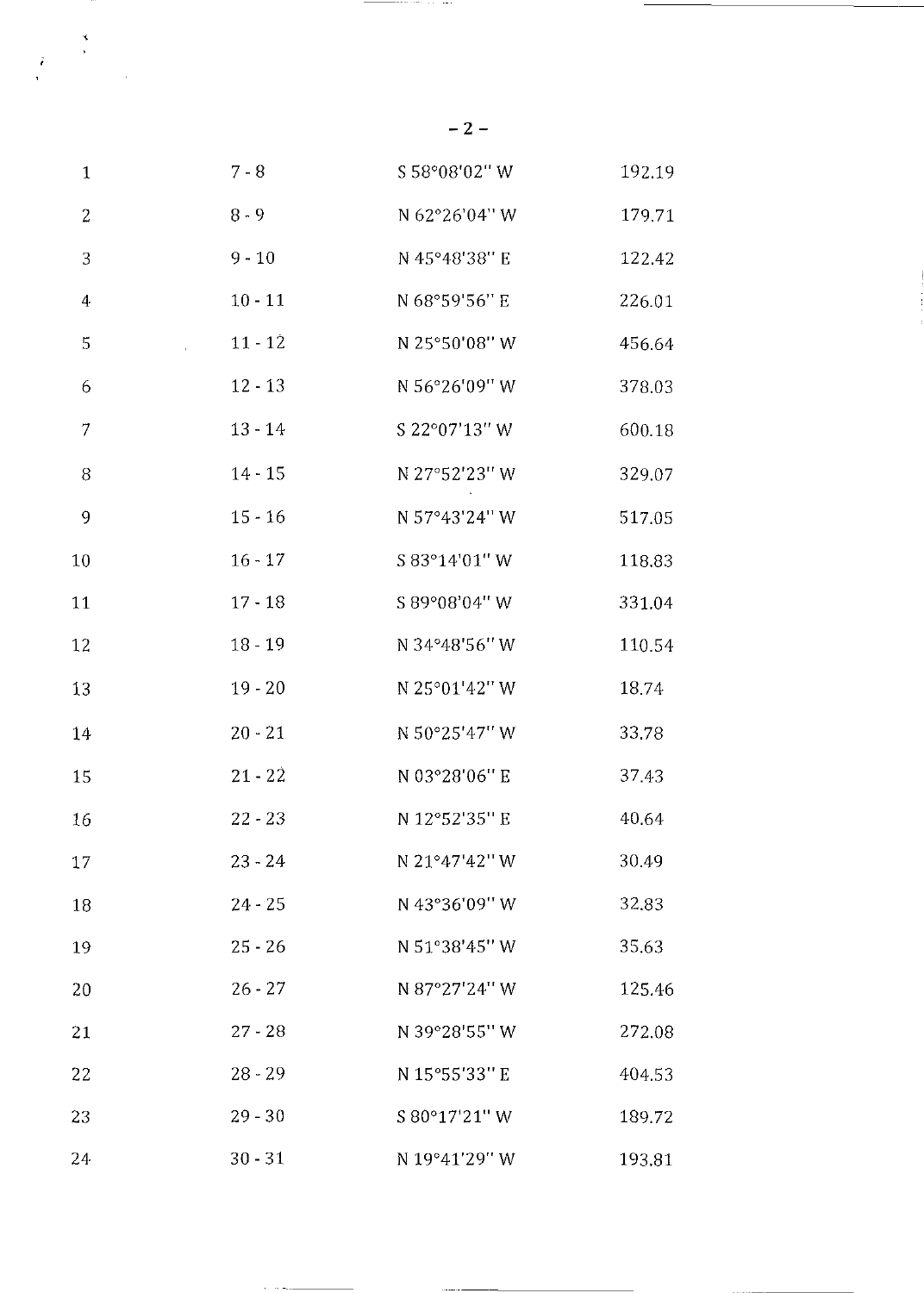| $\mathbf{1}$ | $31 - 32$ | N 53°21'57" E                                                                                        | 214.40 |
|--------------|-----------|------------------------------------------------------------------------------------------------------|--------|
| $\sqrt{2}$   | $32 - 33$ | N 89°14'46" E                                                                                        | 335.31 |
| 3            | $33 - 34$ | N 43°57'30" E                                                                                        | 343.20 |
| 4            | $34 - 35$ | N 31°37'37" E                                                                                        | 386.11 |
| 5            | $35 - 36$ | N 63°08'38" E                                                                                        | 465.34 |
| 6            | $36 - 37$ | N 63°21'41" E<br>$\mathcal{L}^{\text{max}}_{\text{max}}$ and $\mathcal{L}^{\text{max}}_{\text{max}}$ | 374.94 |
| 7            | $37 - 38$ | N 49°24'26" E                                                                                        | 401.09 |
| $\, 8$       | $38 - 39$ | N 09°07'24" E                                                                                        | 278.56 |
| 9            | $39 - 40$ | N 73°00'33" E                                                                                        | 350.48 |
| 10           | $40 - 41$ | N 44°27'52" E                                                                                        | 333.79 |
| 11           | $41 - 42$ | N 47°36'09" E                                                                                        | 274.79 |
| 12           | $42 - 43$ | N 09°58'06" W                                                                                        | 315.86 |
| 13           | 43 - 44   | S 74°00'49" E                                                                                        | 192.44 |
| 14           | $44 - 45$ | S 44°42'00" E                                                                                        | 270.12 |
| 15           | $45 - 46$ | S 14°22'00" W                                                                                        | 293.72 |
| 16           | $46 - 47$ | S 00°00'00" E                                                                                        | 238.13 |
| 17           | $47 - 48$ | S 00°39'14" E                                                                                        | 207.90 |
| 18           | $48 - 49$ | N 80°11'14" W                                                                                        | 322.72 |
| 19           | $49 - 50$ | S 40°02'45" W                                                                                        | 335.72 |
| 20           | $50 - 51$ | S 61°48'39" W                                                                                        | 347.18 |
| 21           | $51 - 52$ | S 11°10'40" W                                                                                        | 340.46 |
| 22           | $52 - 53$ | S 03°02'57" E                                                                                        | 413.59 |
| 23           | $53 - 54$ | S 51°32'59" E                                                                                        | 384.35 |
| 24           | $54 - 55$ | S 71°19'32" W                                                                                        | 302.95 |

-3-

 $\sim$   $\alpha$ 

 $\ddot{\cdot}$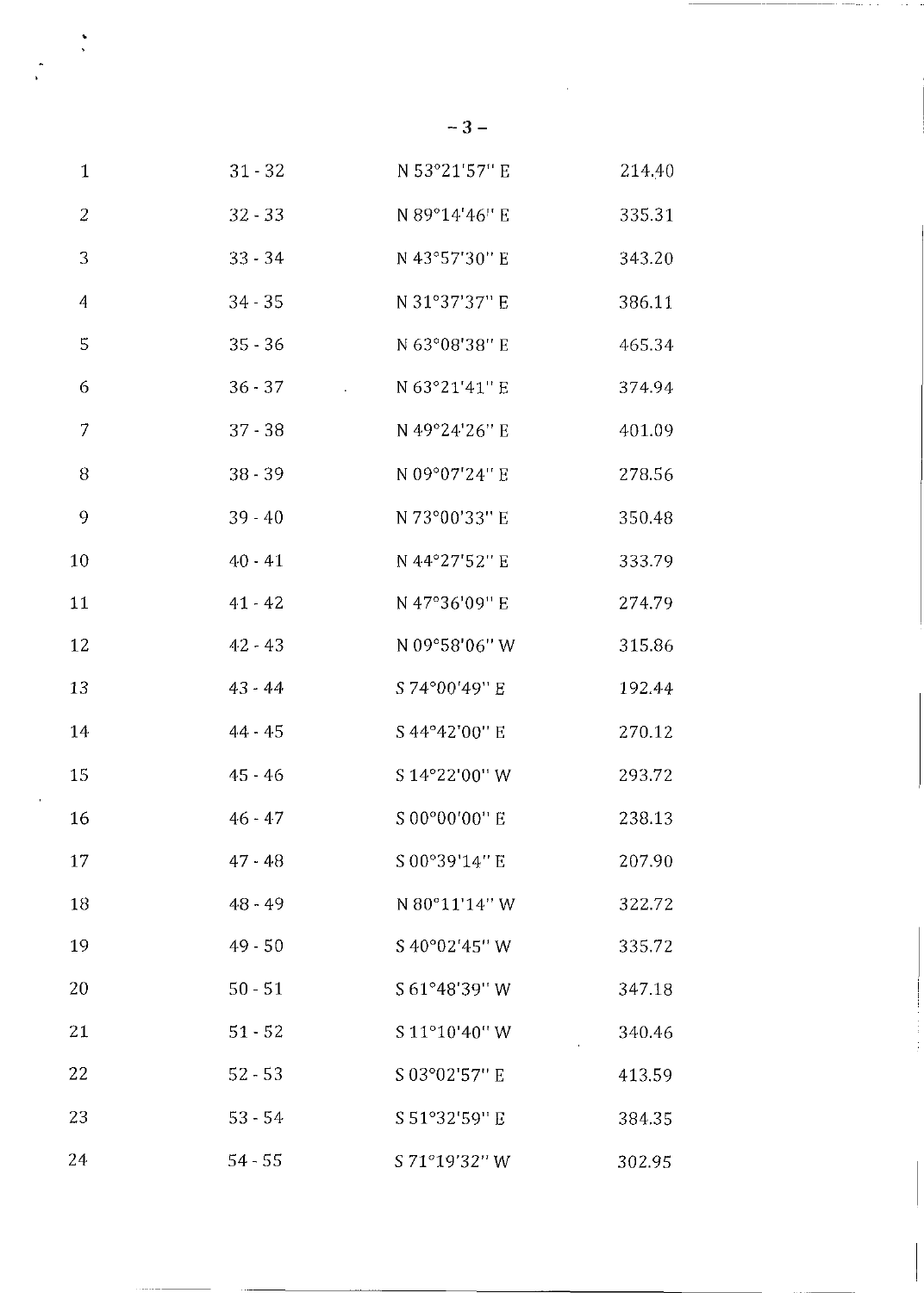| $\mathbf{1}$   | $55 - 56$                                                      | S 37°31'48" E | 364.42                                                                           |
|----------------|----------------------------------------------------------------|---------------|----------------------------------------------------------------------------------|
| 2              | $56 - 57$                                                      | S 10°58'29" W | 435.97                                                                           |
| 3              | $57 - 58$                                                      | S 16°22'08" E | 315.80                                                                           |
| $\overline{4}$ | $58 - 59$                                                      | S 73°36'37" E | 336.68                                                                           |
| 5              | $59 - 60$                                                      | N 86°25'54" E | 433.72                                                                           |
| 6              | $60 - 61$                                                      | S 64°09'02" W | 389.89                                                                           |
| 7              | $61 - 62$                                                      | S 39°56'49" E | 570.02                                                                           |
| 8              | $62 - 63$                                                      | S 28°58'03" E | 384.05                                                                           |
| 9              | $63 - 64$                                                      | S 26°08'48" E | 428.89                                                                           |
| $10\,$         | $64 - 65$                                                      | N 87°48'15" E | 313.23                                                                           |
| 11             | $65 - 66$                                                      | N 77°25'08" E | 238.73                                                                           |
| 12             | $66 - 67$                                                      | S 82°17'33" E | 101.00                                                                           |
| 13             | $67 - 68$                                                      | S 03°16'27" W | 137.55                                                                           |
| 14             | $68 - 69$                                                      | S 71°42'16" W | 236.14                                                                           |
| 15             | $69 - 70$<br>$\sim 100$ km s $^{-1}$                           | S 86°12'35" W | 317.69                                                                           |
| 16             | $70 - 1$                                                       | S 82°01'00" W | 165.61                                                                           |
| 17             |                                                                |               | the point of beginning containing an area of five hundred eighty-five and 14/100 |
| 18             | $(585.14)$ hectares.                                           |               |                                                                                  |
| 19             |                                                                | $BLOCK - II$  |                                                                                  |
| 20             |                                                                |               | Beginning at a point marked "1" on Map, being S 21° 0' 06" E, 2,802.61 meters    |
| 21             |                                                                |               | from CBU 167, (PRS '92) Latitude 10°14'35.37418", Longitude 123°43'21.85959"     |
| 22             | situated at the Barangay Lutac, City of Naga, Province of Cebu |               |                                                                                  |
| 23             | Line                                                           | Bearing       | Distance (M)                                                                     |
| 24             | $1 - 2$                                                        | N 20°30'55" E | 165.50                                                                           |

**-4-**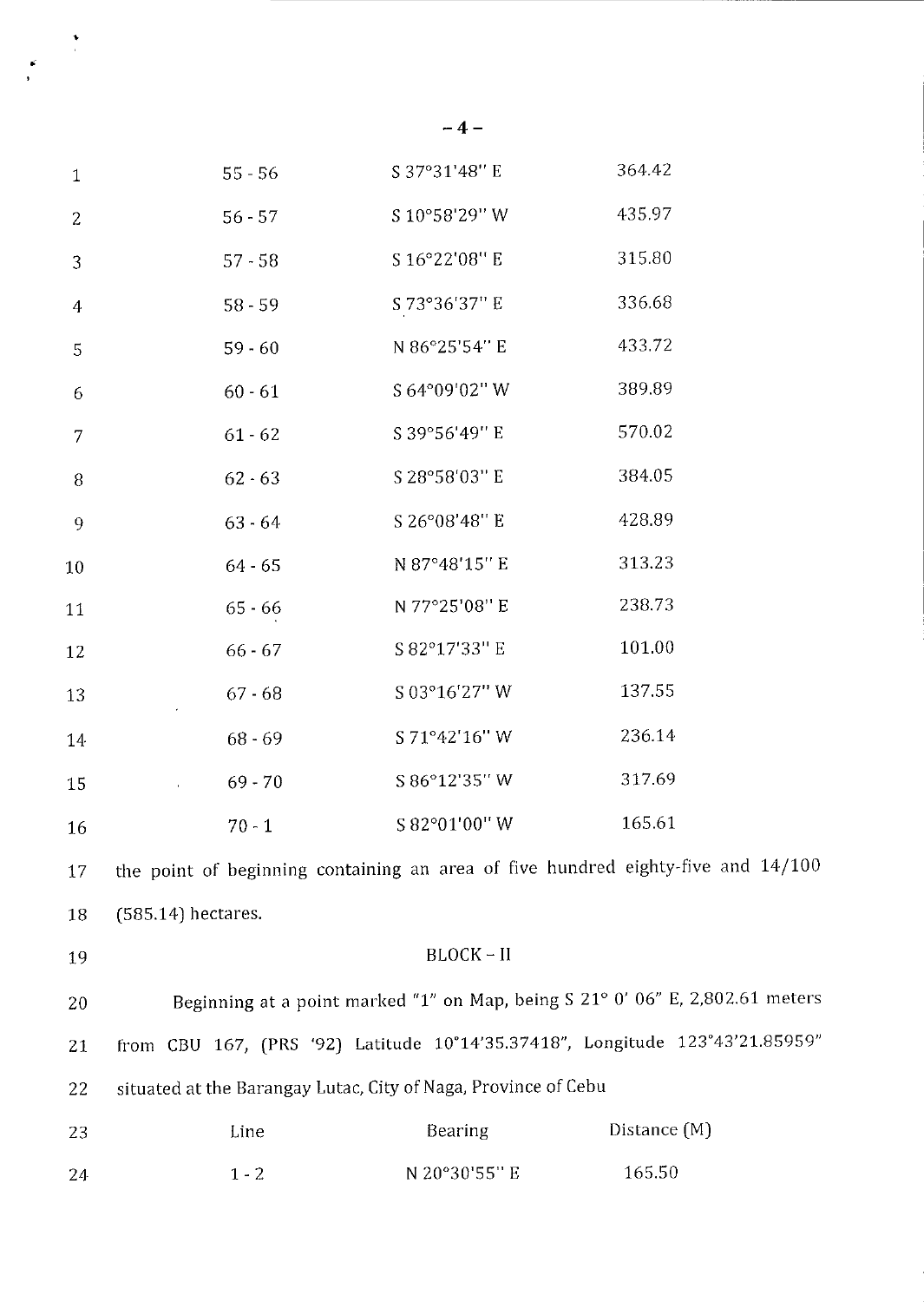| $\mathbf{1}$   | $2 - 3$   | N 45°20'06" E | 362.75  |
|----------------|-----------|---------------|---------|
| $\overline{2}$ | $3 - 4$   | N 60°59'22" E | 251.56  |
| 3              | $4 - 5$   | S 79°51'28" E | 346.41  |
| $\overline{4}$ | $5 - 6$   | N 47°36'27" E | 357.46  |
| 5              | $6 - 7$   | N 52°54'12" E | 303.40  |
| 6              | $7 - 8$   | N 51°58'21" E | 297.06  |
| $\overline{7}$ | $8 - 9$   | N 71°18'45" E | 287.14  |
| 8              | $9 - 10$  | N 01°13'31" E | 187.04  |
| 9              | $10 - 11$ | S 24°57'58" E | 753.40  |
| 10             | $11 - 12$ | S 03°45'30" E | 274.59  |
| 11             | $12 - 13$ | S 10°24'45" E | 237.92  |
| 12             | $13 - 14$ | S 66°20'55" W | 299.13  |
| 13             | $14 - 15$ | S 76°29'47" W | 1025.97 |
| 14             | $15 - 16$ | N 13°54'30" E | 308.16  |
| 15             | $16 - 17$ | S 77°33'37" W | 368.48  |
| 16             | $17 - 18$ | S 87°16'25" W | 333.75  |
| 17             | $18 - 1$  | S 88°24'31" W | 381.15  |

 $\ddot{\cdot}$ 

18 19 the point of beginning containing an area of one hundred fifty-nine and 86/100 (159.86) hectares.

20 **SEC.** 2. *Disposition of the Agricultural Lands.* - The Department of Environment 21 and Natural Resources (DENR) shall alienate the agricultural lands identified in the 22 preceding section through the issuance of a free patent, regardless of the identified uses 23 or purposes of the lots being applied for, to any citizen of the Philippines who has 24 continuously occupied and/or cultivated either or through predecessors-in-interest or

**-5-**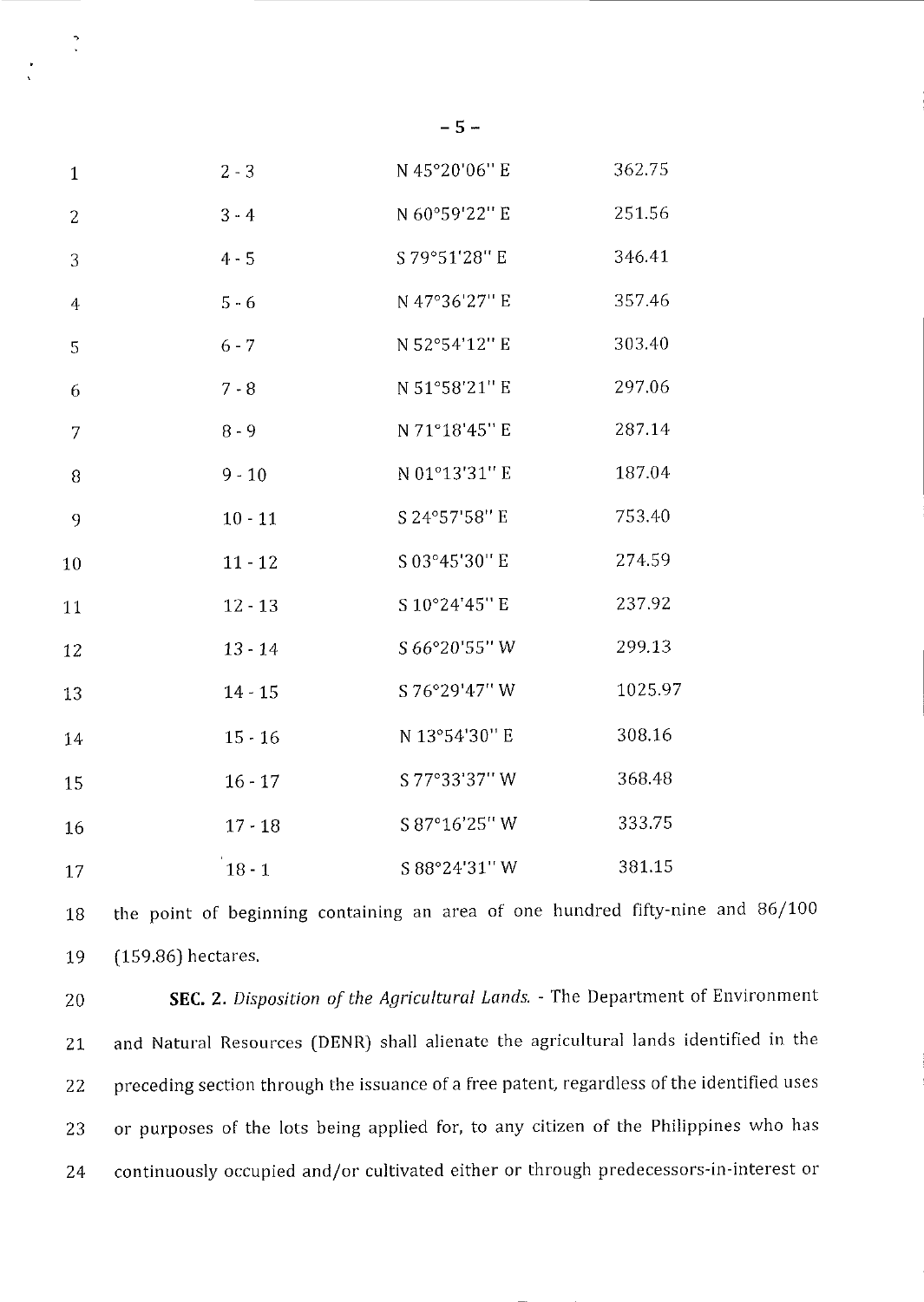1 who shall have paid the real estate tax thereon while the same has not been occupied by 2 any other person for at least ten (10) years prior to the approval of this Act, not to 3 exceed twelve (12) hectares per applicant: *Provided,* That the DENR shall reserve and 4 award lands or lots to the City Government of Naga, its barangays and other agencies of 5 the national government for essential public and quasi-public purposes and/or services 6 such as school buildings, roads, public plazas, waterworks system, health centers and 7 similar offices and purposes: *Provided, moreover,* That any title issued over lands for 8 purposes of the agencies of the national government and for quasi-public purposes shall 9 be in the name of the Republic of the Philippines: *Provided, further,* That the mangrove 10 areas, likewise identified and delineated in the LC Map No. 3048 of Naga, Cebu, and the 11 stretch ofland, twenty (20) meters width, from both banks of rivers, creeks and natural 12 depression that serve as waterways shall be preserved as permanent forestland and 13 shall be planted with indigenous tree species, to be maintained at all times by the DENR 14 and the local government of the City of Naga, Province of Cebu: *Provided, finally,* That 15 delineated lands within geo-hazard areas shall not be.

16 The provisions of Commonwealth Act No. 141, otherwise known as "The Public 17 Land Act", as amended, not inconsistent herewith, shall be applicable: *Provided,* That for 18 residential lots within the built-up areas, the actual occupants shall be given priority *to*  19 apply for titles and to be issued a free patent pursuant to this Act.

20 SEC. 3. *Preservation of Ecological Balance.* - The final use of the herein declared 21 agricultural lands shall not in any way prejudice ecological balance, and the removal of 22 timber and other products therein shall continue to be subject to forestry laws and 23 regulations.

-6-